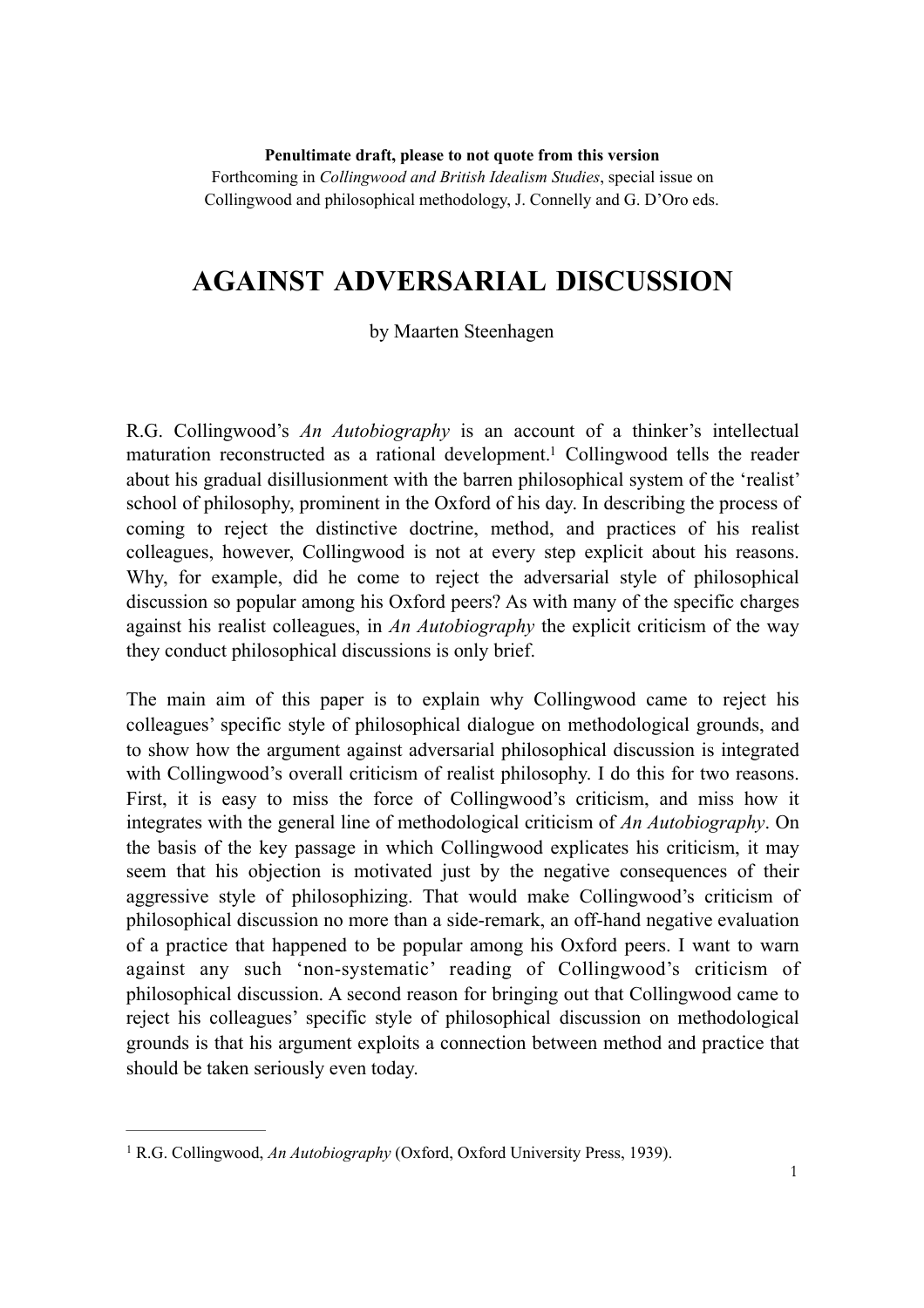I will begin by presenting a core passage in which Collingwood expresses his criticism of philosophical discussion (§1). I then bring out how it may be tempting to read Collingwood's criticism non-systematically, as on a par with more recent objections to an adversarial style of discussion prevalent in philosophy (§2). I resist this temptation, and offer a systematic reconstruction of Collingwood's argument against *viva voce* philosophy (§3). I will bring out exactly why Collingwood accepted this argument by considering a related discussion of 'eristical' arguments in his later *The New Leviathan* (§4). This allows a more unified reading of the argument in *An Autobiography* (§5). I will close by bringing out the relevance of this reading for current critics of argumentative practice in philosophy (§6).

I. When *viva voce* philosophy becomes argument

Recovering from an illness in his family home at Lanehead in Cumbria, and with a second war with Germany imminent, Collingwood completed the manuscript of *An Autobiography* in the later half of 1938. Oxford University Press published the 167 page book the following year. Its style is one of 'conversational ease and majestic scorn', as a biographer has put it.<sup>2</sup> The work narrates Collingwood's gradual move away from Oxford Realism, the school of thought that had determined his education at Oxford, and that he in 1938 had come to see as both undermining genuine philosophical thought and as paving the way for a dangerous kind of politics.3

The heart of Collingwood's break with his realist teachers was his growing dissatisfaction with its strictly ahistorical critical method. Spearheaded by John Cook Wilson, then Wykeham Professor of Logic, the school assumed that the philosopher's exclusive task was to use the tools of *critical analysis* to determine the viability of philosophical propositions or views. The realist conceives of a philosophical view as one that, though perhaps propounded at some point in history, is itself analysable as a collection of simple propositions that are individually either true, false, or

F. Inglis, *History Man: The Life of R.G. Collingwood* (Princeton, Princeton University Press, 2 2009), p. 94. Inglis offers a solid account of the conditions under which *An Autobiography* was written.

<sup>&</sup>lt;sup>3</sup> For helpful introductions to the Oxford Realist philosophy, see M.E. Kalderon and C. Travis, 'Oxford Realism' in M. Beaney (ed.) *Oxford Handbook of the History of Analytic Philosophy* (Oxford, Oxford University Press 2013) and M. Marion, 'Oxford Realism: Knowledge and Perception I' *British Journal for the History of Philosophy*, 8(2) 2000, pp. 299–338 and M. Marion, 'Oxford Realism: Knowledge and Perception II' *British Journal for the History of Philosophy*, 8(3) 2000, pp. 485–519.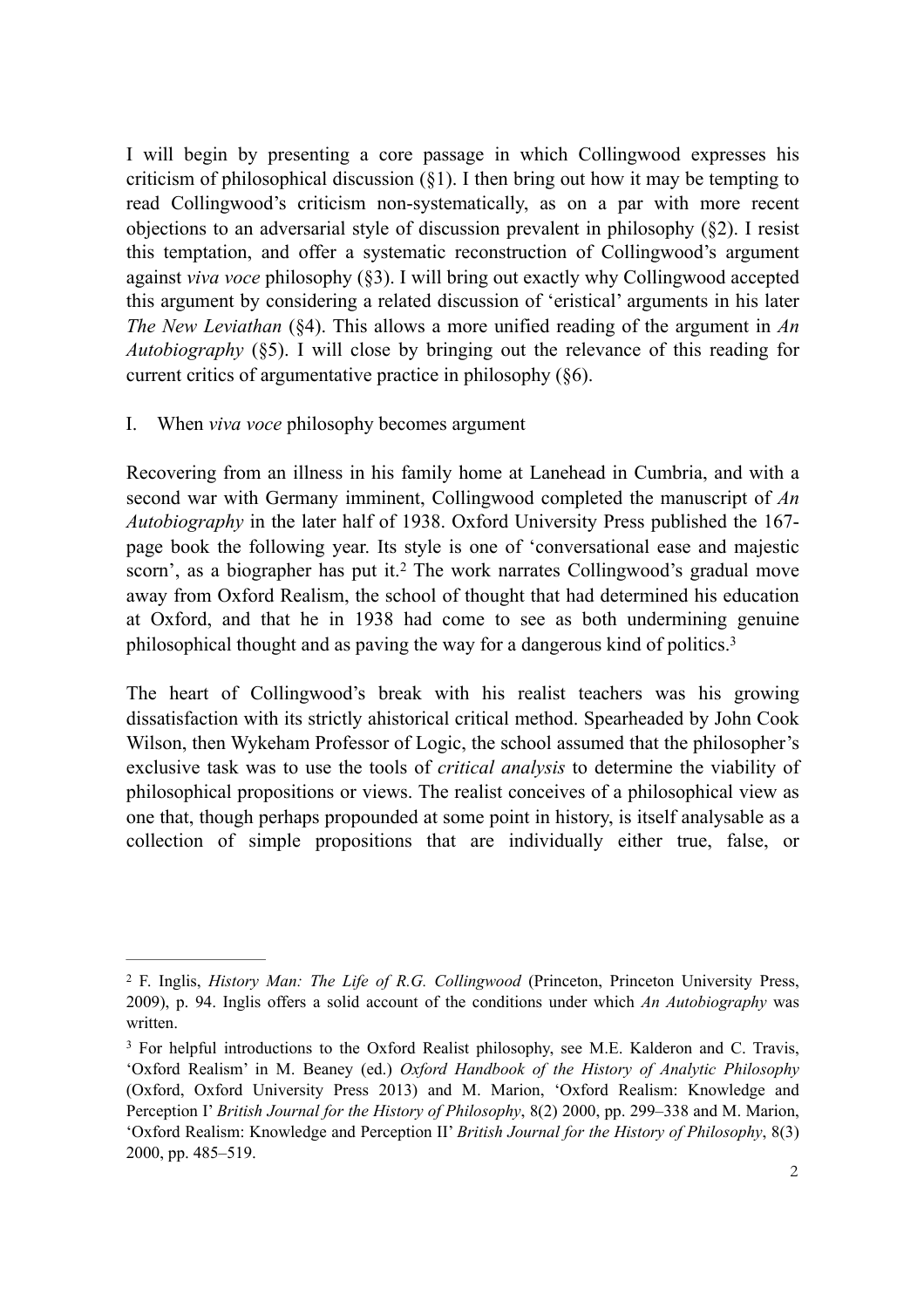meaningless, and jointly either contradictory or not.<sup>4</sup> This specific method of critical analysis enabled the realist to subject views to a 'strictly philosophical' form of scrutiny. Collingwood however came to see that this method presupposes an epistemological principle that set the realists apart from their forebears. As Collingwood puts it, Cook Wilson assumed that knowing makes no difference to what is known, so that understanding a philosophical thesis is a blank apprehension; a simple matter that is not itself part of the critical activity of the philosopher.<sup>5</sup> Collingwood becomes deeply dissatisfied with this view. His suspicions are fed in part by his first-hand experience in archaeological research, which led him to come up with his own historicist principle about knowledge and logic: that a philosophical proposition is only meaningful in light of the specific question to which it is an answer. This means that understanding philosophical claims is far from a simple matter, and that any supposition to the contrary will accordingly distort the claims one is criticising. $6$  He warns the realist that

Your positive doctrines about knowledge are incompatible with what happens, according to my own experience, in historical research; and your critical methods are misused on doctrines which in historical fact were never held by those to whom you ascribe them.<sup>7</sup>

Besides this strong resistance to the positive doctrines and critical methods of his Oxford peers, of at least equal importance in *An Autobiography* is his criticism of their academic practices. A frequently discussed example is the way Collingwood objects to the pedagogic strategies of his realist colleagues, which he thinks undermine intellectual responsibility and the social relevance of ethical theory.<sup>8</sup> Here I want to focus on another practice Collingwood rejects: the way his colleagues behaved in discussing each other's work during seminars and at conferences. Of the kind of intellectual exchanges they celebrated, Collingwood writes that 'these discussions serve no philosophical purpose'.<sup>9</sup> He briefly elaborates the point in the following key passage:

<sup>&</sup>lt;sup>4</sup> See also R.G. Collingwood, *An Essay on Philosophical Method*, revised edition, ed. James Connelly and Giuseppina D'Oro (Oxford, Oxford University Press, 2005). Collingwood's criticism of the methods of analytical philosophy has been discussed in detail in M. Beaney, 'Collingwood's Critique of Analytic Philosophy', *Collingwood and British Idealism Studies*, 8 (2001), pp. 99–122.

F. Inglis, *History Man: The Life of R.G. Collingwood,* p. 296. <sup>5</sup>

<sup>&</sup>lt;sup>6</sup> James Connelly and Giuseppina D'Oro bring out in their Editors' Introduction to R.G. Collingwood, *An Essay on Philosophical Method,* that Collingwood may in addition have been motivated by the 'paradox of analysis' (p. xxx).

R.G. Collingwood, *An Autobiography,* p. 28. <sup>7</sup>

R.G. Collingwood, *An Autobiography,* p. 74. <sup>8</sup>

R.G. Collingwood, *An Autobiography*, p. 54. <sup>9</sup>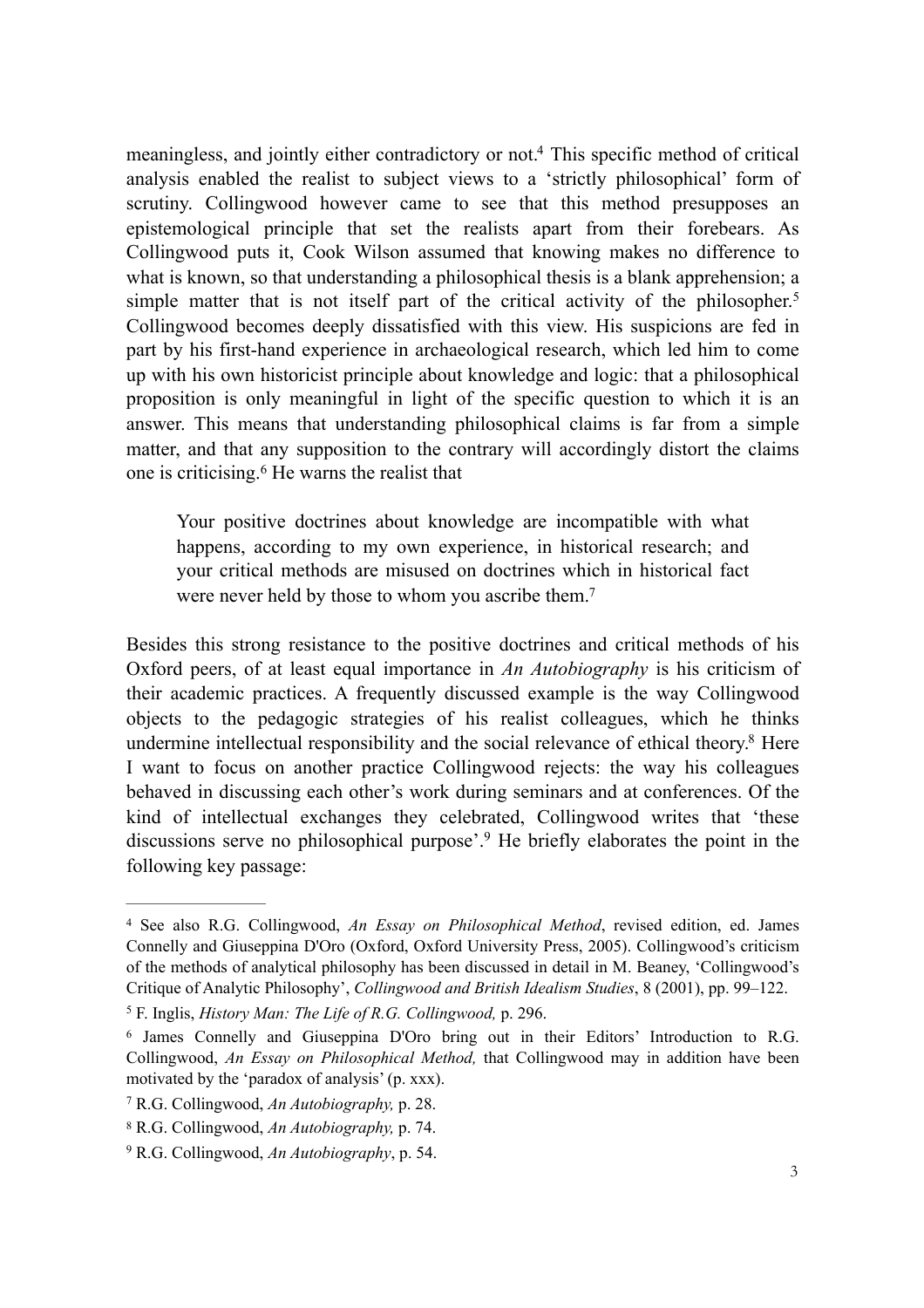*Viva voce* philosophy is an excellent thing as between tutor and pupil; it may be valuable as between two intimate friends; it is tolerable as between a few friends who know each other very well; but in all these cases its only value is to make one party acquainted with the views of the other. Where it becomes argument, directed to refutation and conviction, it is useless, for (in my long experience, at least) no one has ever been convinced by it. Where it becomes general discussion it is an outrage. One of the company reads a paper, and the rest discuss it with a fluency directly proportional to their ignorance. To shine on such occasions one should have a rather obtuse, insensitive mind and a ready tongue. Whatever may be true of parrots, philosophers who cannot talk probably think the more, and those who think a lot certainly talk the  $less<sup>10</sup>$ 

In this passage Collingwood makes clear that there may be some value in oral philosophical discussion, as it may clarify to an audience what someone is thinking. But getting together with colleagues or students in order to 'discuss' whether a philosophical view is correct or not, to attempt to refute it, or determine whether it even makes sense is, he claims, useless.

What exactly is the target of Collingwood's criticism? A first thing to observe is that he rejects a certain way in which views are discussed, not their delivery. Clearly, giving a talk is distinct from a subsequent discussion of the view you propounded. Collingwood respects this distinction. A paradigm of what Collingwood objects to is the practice people nowadays describe as the question-and-answer period after a talk —the 'Q&A'. Further, philosophical discussions of the sort Collingwood objects to do not require large groups. He allows that they can occur between just two individuals. A tutor and her pupil may discuss whether the utilitarian is right, for example, or one person may challenge a close colleague's views about the mind– body problem. Such one-on-one exchanges seem to get to the heart of philosophical discussion. Even in larger groups this form of discussion typically takes the form of a succession of dyadic argumentative exchanges.

Collingwood does not reject discussions as such, but only certain specific forms of philosophical discussion. In the above passage Collingwood distinguishes (i) potentially valuable discussions directed at making one party acquainted with the views of the other from (ii) 'useless' discussions directed at refutation and conviction. What differentiates philosophically acceptable and philosophically unacceptable

 $10$  Ibid.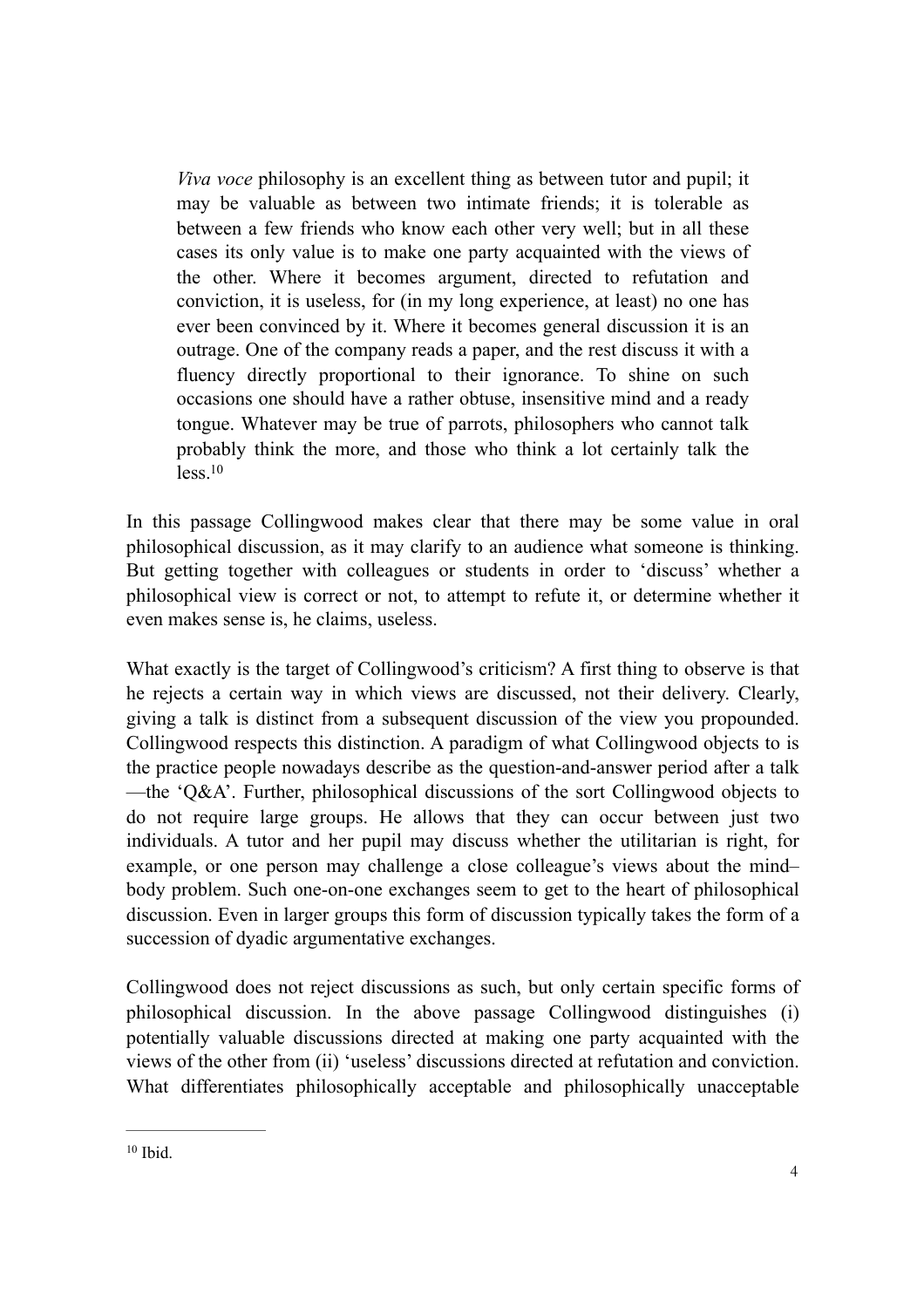discussions? It seems that Collingwood thinks that discussions become unacceptable if they deviate from sincere attempts at understanding someone else, and instead turn sceptical or hostile.

In recent years a number of authors have objected precisely to the way philosophers engage with one another in seminars or at conferences, along similar lines. The main critical point of these recent voices is that forms of philosophical discussion that depart from sincere attempts at making sense of someone's philosophical claims, and instead focus mainly on criticism or refutation, are thought to have negative effects on the overall atmosphere of academic philosophy. When discussion turns adversarial, it is said to become counterproductive and to exclude voices from the philosophical debate. It is tempting to read Collingwood as prefiguring such objections. However, I want to urge against such a reading, because it is at its best incomplete.

## II. The adversary paradigm

In the paragraphs that precede the key passage in which Collingwood criticises *viva voce* discussion, he describes an atmosphere that is still thoroughly familiar today. 'I used to meet a dozen or so of my colleagues every week', he writes, 'in order to discuss a topic or a view propounded by one of us'.<sup>11</sup> The more official 'Oxford Philosophical Society', of which Collingwood too was part, met on Sunday evenings two or three times a term. Once a year they would join other philosophical societies at a conference to listen to and discuss papers for several days.<sup>12</sup> The tradition of getting together with colleagues to discuss philosophical ideas is of course still strong. At the heart of all these encounters, Collingwood observes, is the practice of arguing about specific philosophical claims and positions. Many professional philosophers today would accept that critical argument is at the heart of the practice of philosophical discussion. More strongly, they may even hold that after the talk, during the Q&A, is where the real philosophical action is.

As many will be able to verify for themselves, such discussions tend to be rather formulaic. A typical way for an academic philosophical audience to respond to a paper is by objecting to its premises and arguments. It involves bringing out where a presenter's reasoning went astray, or which premises can be rejected. Someone may

<sup>&</sup>lt;sup>11</sup> R.G. Collingwood, *An Autobiography*, p. 53.

 $12$  It is likely that Collingwood here refers to the Joint Session of the Aristotelian Society and Mind Association, to which he made several contributions. For example, in July 1922 he attended the annual meeting in Manchester, where he read the paper 'Are History and Science Different Kinds of Knowledge?', cf. James Connelly, Peter Johnson, Stephen Leach (eds.), *R. G. Collingwood: A Research Companion* (London, Bloomsbury, 2015), p. 25.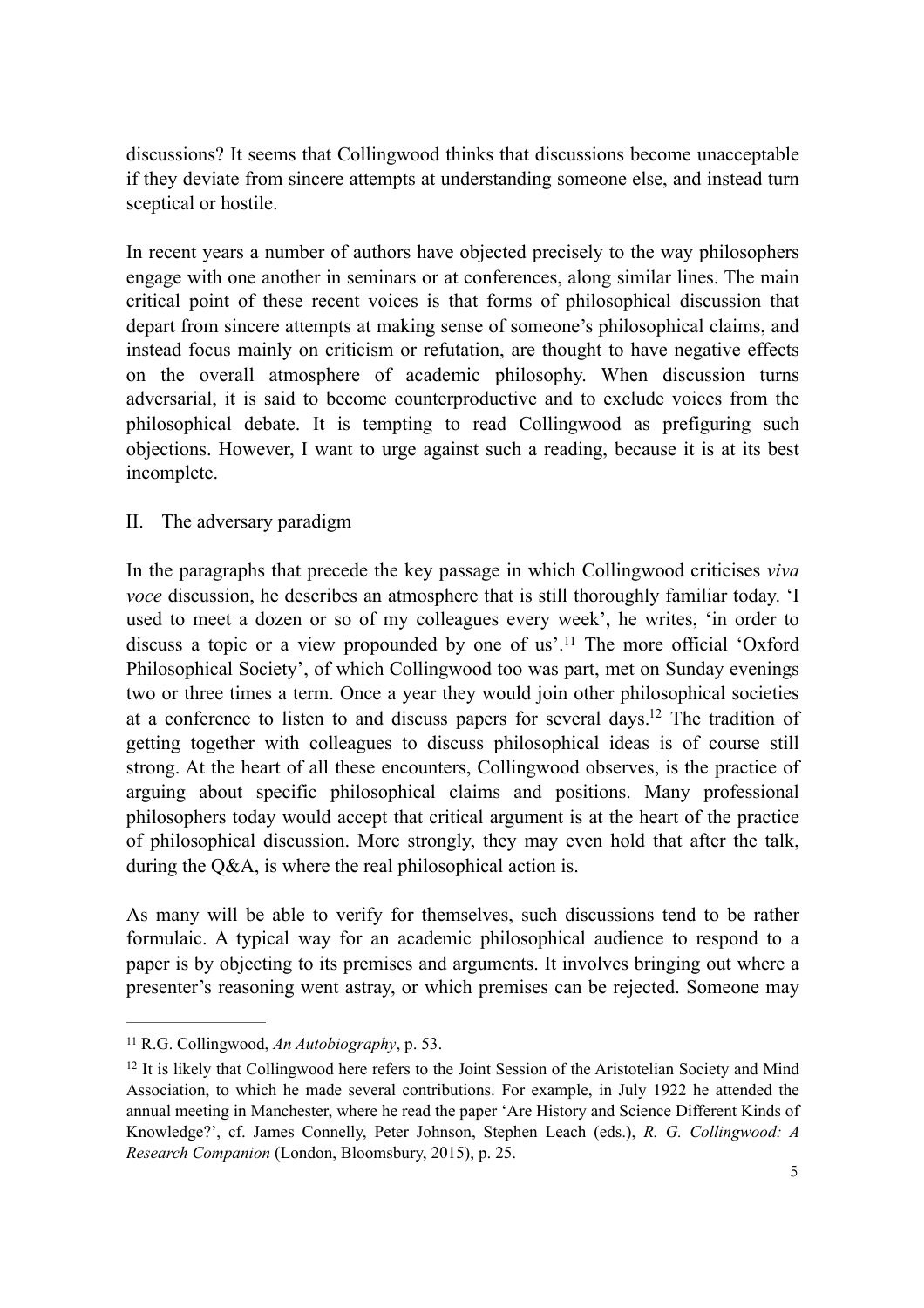respond by questioning an assumption, or raise a concern about the validity of the inferences. Someone else may offer counterexamples to the position a presenter advertises. The presenter, in turn, is expected to defend her view against such objections. A philosophical discussion unfolding in this way is 'good practice', and generally regarded a sign of healthy philosophical enquiry.13

Commonly the relation between the presenter and members of the audience raising questions is expected to be *adversarial*. Such an (in effect) hostile stance seems to have its source, at least partly, in the way we tend to conceive of *argument*. As many have noted, the concept of argument is shaped by a metaphor of combat or war. Philosophical papers are typically conceived as presenting an argument that from plausible premises advances a controversial conclusion—as if taking a new position, from strong ground. Daniel H. Cohen has brought out how people often speak of 'knockdown' or 'killer' arguments to certain views, describe people's replies as 'counterattacks', think of certain objections as being 'on target' and of specific views as 'easy to shoot down'.<sup>14</sup> Philosophers especially seem to have a strong tendency to perpetuate and stimulate this aggressive type of discussion. Why is this?

This may have to do with a conviction that adversariality is a guide to objectivity. Janice Moulton has suggested that the explanation for the prevalence of an adversary style in philosophy is to be found in a widespread conviction that criticism and attempts at refutation make for the best way to get at the truth of the matter. She labels this conviction the 'Adversary Paradigm'.

Under the Adversary Paradigm, it is assumed that the only, or at any rate, the best, way of evaluating work in philosophy is to subject it to the strongest or most extreme opposition. And it is assumed that the best way of presenting work in philosophy is to address it to an imagined opponent and muster all the evidence one can to support it. The justification for this method is that a position ought to be defended from, and subjected to, the criticism of the strongest opposition; that this method is the only way to get the best of both sides; that a thesis which

P. Rooney, 'When Philosophical Argumentation Impedes Social and Political Progress', *Journal* <sup>13</sup> *of Social Philosophy*, 43(4), 2012, pp. 317–333, p. 320.

<sup>&</sup>lt;sup>14</sup> D.H. Cohen, 'Argument is War... and War is Hell: Philosophy, Education, and Metaphors for Argumentation', *Informal Logic*, 17(2), 1995, pp. 177–188. That our understanding of the concept is strongly determined by the 'argument-is-war' metaphor was brought out in G. Lakoff and M. Johnson, *Metaphors We Live By* (Chicago: University of Chicago Press, 1980).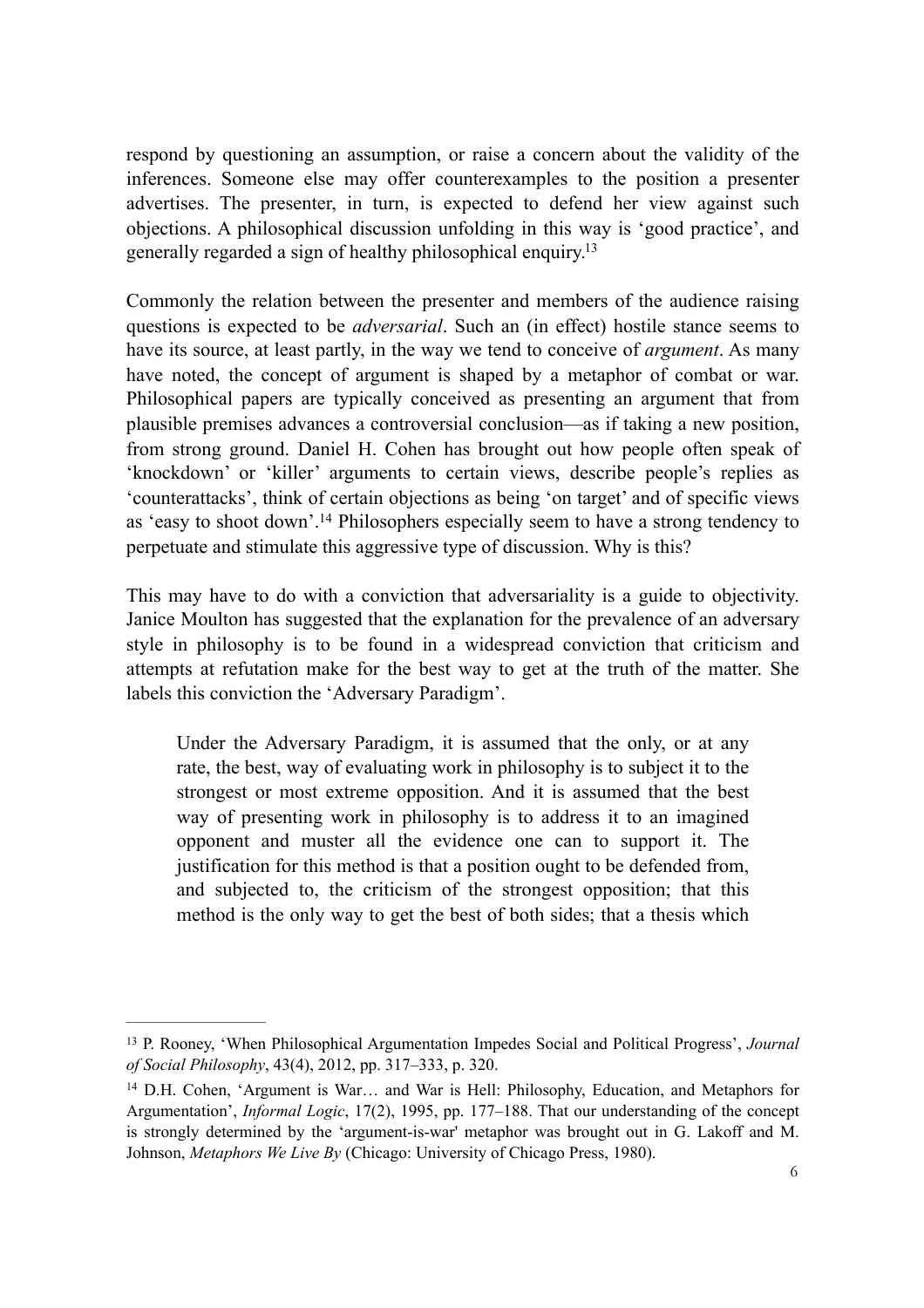survives this method of evaluation is more likely to be correct than one that has not  $15$ 

According to Moulton, the explanation for why contemporary philosophers retain this strong tendency to perpetuate this type of discussion, despite the fact that it is increasingly perceived as aggressive and hostile, is that it is held to be the most rigorous, if not the only, form of philosophical criticism. By trying our best to undermine the views of our colleagues, we do service to philosophy. As Brian Leiter has put it, insofar as *truth* is at stake, combat seems the right posture.<sup>16</sup>

Critics of such adversarial conduct maintain that it renders philosophizing an aggressive practice that is unwelcoming to several underrepresented groups. As many have pointed out, compared to other disciplines in the humanities and social sciences, philosophy continues to do poorly when it comes to the number of women in the discipline. Helen Beebee identifies the adversarial style of argumentation so common in philosophy seminars and at conferences as a likely culprit.<sup>17</sup> And Moulton argues more generally that an aggressive approach is easily conflated with professional competence, while in fact it frequently hinders it, obstructing one from making the progress one aims for.18

By asserting that, in his long experience, no one has ever been convinced by arguments directed at refutation, Collingwood seems to be making the same kind of consequentialist point as these more recent critics. It may seem that Collingwood's negative verdict is similarly based on the poor outcomes of this way of discussing philosophy. No one is ever really convinced by it, so why even try? Furthermore, his remarks on 'general discussion' can be construed as based on his (putative) observation that such discussions are superficial. 'General discussion' is an outrage, because these discussions thrive on ignorance of the topic at issue, and so are

<sup>&</sup>lt;sup>15</sup> J. Moulton, 'A Paradigm of Philosophy: The Adversary Method', in *Discovering Reality*, S. Harding and M.B. Hintikka (eds.) (Hingham, MA, D. Reidel, 1993), pp. 149–164, p. 153.

<sup>&</sup>lt;sup>16</sup> A point along these lines was made by Brian Leiter on his weblog *Leiter Reports*, http:// leiterreports.typepad.com/blog/2013/11/the-aristocracy-of-sex-in-philosophy.html (Accessed 10 January 2016)

<sup>&</sup>lt;sup>17</sup> Cf. B. Lewis, 'Where are all the women?' *The Philosophers' Magazine*, 47 (2009). Available online: https://philosophypress.co.uk/?p=615 (Accessed 14 January 2016). See also H. Beebee, 'Women and Deviance in Philosophy', in *Women in Philosophy: What Needs to Change?*, K. Hutchinson and F. Jenkins (eds.), (Oxford, Oxford University Press, 2013), pp. 61–80 and P. Rooney, 'When Philosophical Argumentation Impedes Social and Political Progress'.

<sup>&</sup>lt;sup>18</sup> J. Moulton, 'A Paradigm of Philosophy: The Adversary Method', p. 151. Moulton not only thinks adversarial paradigm is bad in light of social standards, but also sees a tension internal to the practice. She thinks that a consequence of this style of discussion is that certain voices are sidelined, and this, she rightly claims, seems in direct tension with the method's aim of getting at the truth.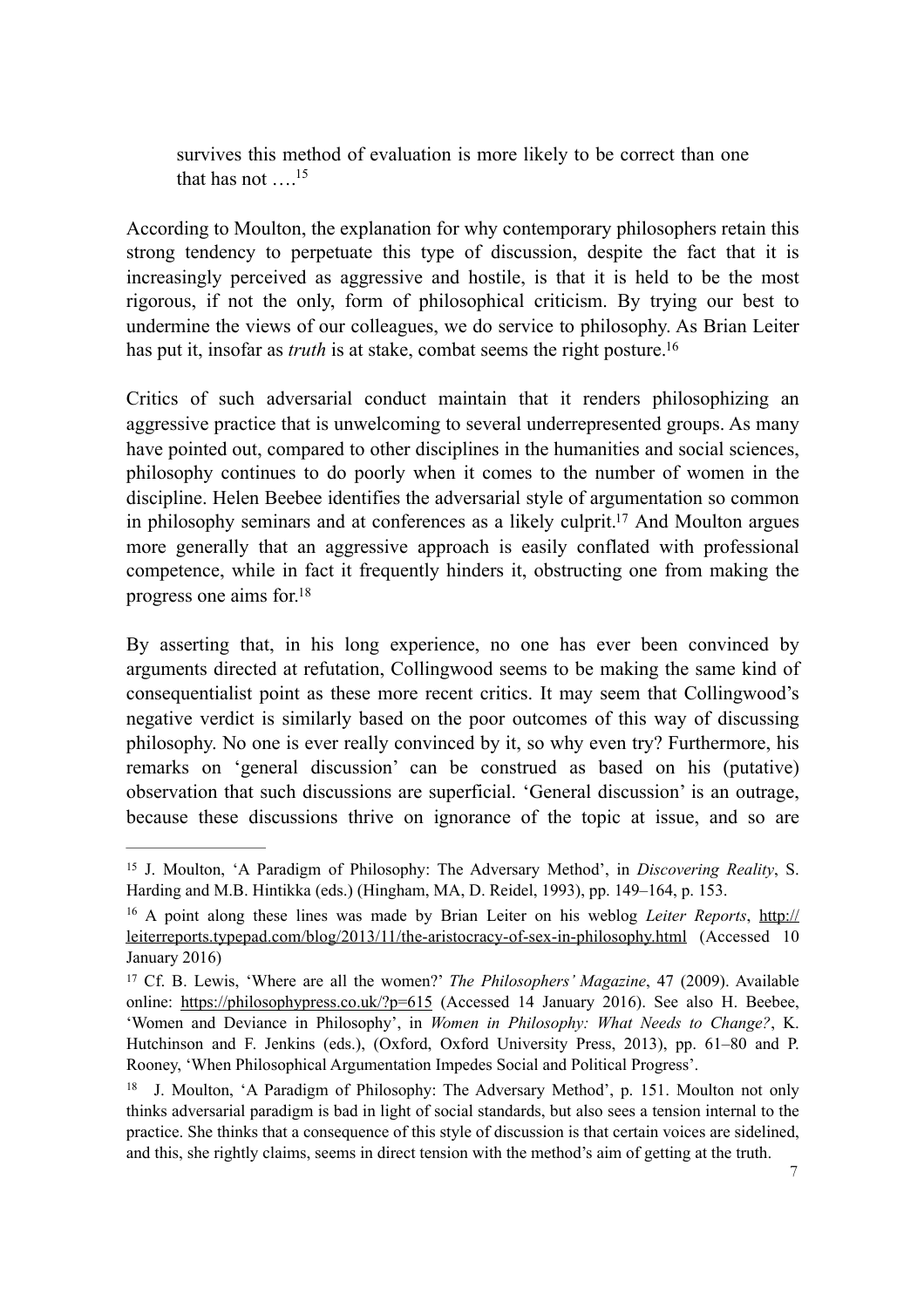unlikely to deliver any real result. Read in this way, Collingwood's argument against *viva voce* philosophy can be understood as an observation based on his growing experience with 'doing' philosophy. It is an observation anyone in the profession could have made, one rooted in a realisation that, in fact, this mode of discussion serves no philosophical purpose because it rarely works. This would be a reading of Collingwood's criticism as a merely statistical observation, not as concerning a systematic, in-principle objection. I want to warn against this reading of his argument.

It is clear that Collingwood does make these observations about the lack of outcome and the superficiality of the discussion. But to take them as capturing his motivation for rejecting the argumentative practices of his colleagues would be a mistake. Precisely because of his awareness of how philosophical methodology influences the way we reason and think, Collingwood can undergird his verdict with an in-principle objection to this philosophical practice. Only this more systematic argument warrants Collingwood's strong verdict that the argumentative practices of his peers serve no philosophical purpose whatsoever. To bring this further argument to the fore, however, it is necessary to go beyond the specific passage from *An Autobiography* that I have been considering so far.

### III. Systematic grounds

What does Collingwood think about adversarial discussion? The argumentative practices of his colleagues, Collingwood holds, depend on an unsound critical methodology. Collingwood's stance is part of his systematic progression away from realist philosophy. He states how, while at first 'thoroughly indoctrinated with [the] principles and methods' of his realist teachers, he came to see why both their principles and their critical methods were unsound during his war service in London, and how after the war ended he 'came back to Oxford an opponent of the 'realists'.'19 But his opposition is initially restricted to *theory*. Collingwood had not yet given up the *practical* manifestations of realist philosophy. In particular, he 'had not yet learnt the uselessness of reading papers and holding discussions on philosophical subjects'.<sup>20</sup> It would take another year or so before Collingwood came to see that *because* their methods and doctrines were unsound, the realists' *practices* were rotten. These included their pedagogical strategies in the classroom, as well as their behaviour in discussions. In a chapter titled 'The Decay of Realism', Collingwood for

<sup>&</sup>lt;sup>19</sup> R.G. Collingwood, *An Autobiography*, pp. 22, 44.

<sup>&</sup>lt;sup>20</sup> R.G. Collingwood, *An Autobiography*, p. 22.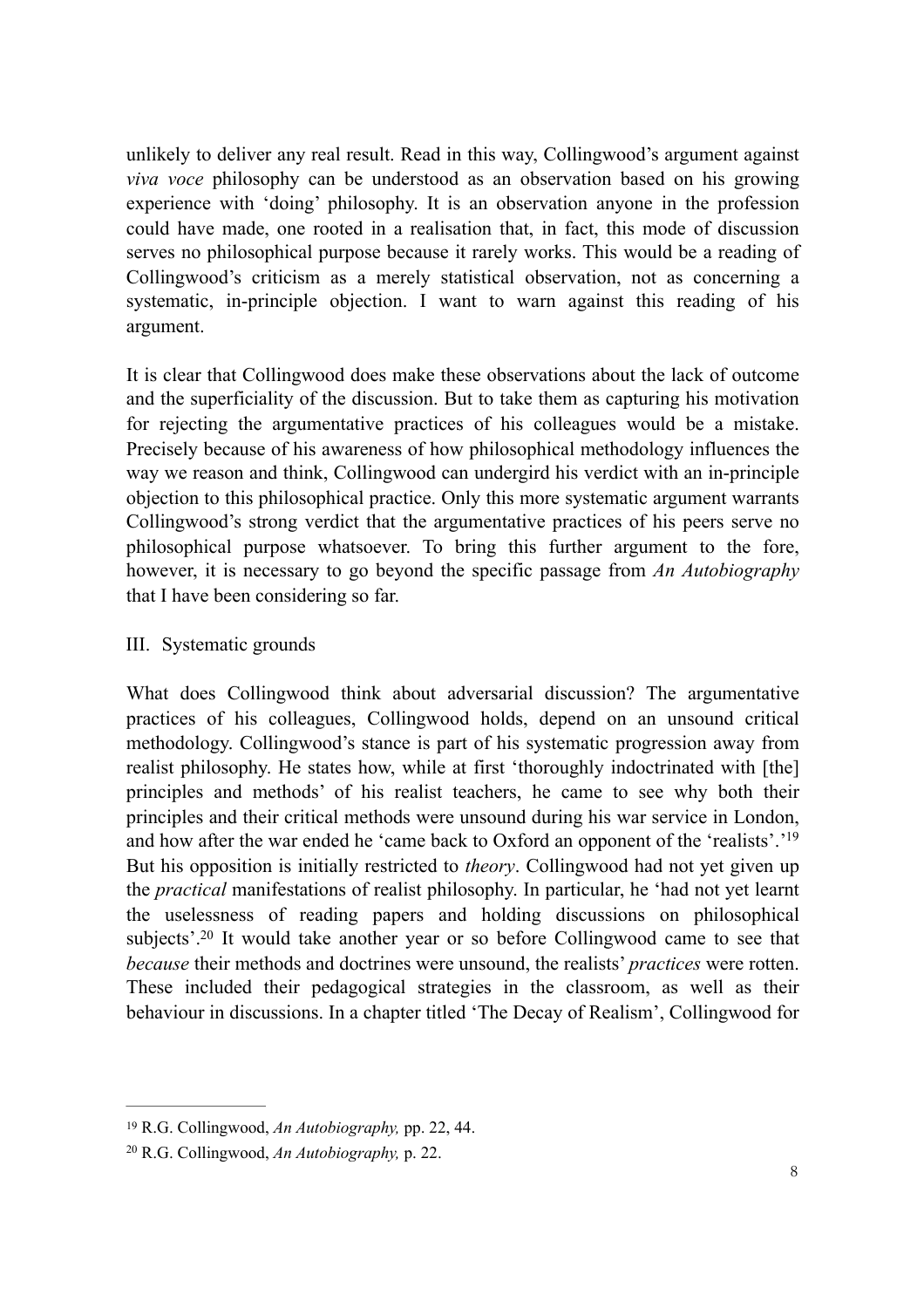the first time rejects outright how realists 'do' philosophy. The argumentative practices they promote serve no philosophical purpose.<sup>21</sup>

How does Collingwood arrive at this further conclusion about how his colleagues discussed philosophy? I suggest that he resists them because he grasps that they are nothing but applications of the realist critical method that he had already rejected.

Collingwood's rejection of realist practices exploits the idea that philosophical discussions depend on the soundness of the critical method of which they are applications. His idea is that if a philosophical method is theoretically unsound, then any practice that presupposes that method must, *qua* philosophical practice, be unsound too. The reasoning can be represented as a simple *modus tollens* inference:

- 1. If argumentative practice  $\pi$  serves a philosophical purpose, then the critical method  $\mu$  on which  $\pi$  depends is sound
- 2. u is not sound
- 3.  $\pi$  serves no philosophical purpose (1, 2)

This argument fits well with Collingwood's preoccupation with philosophical method throughout *An Autobiography*. It exhibits Collingwood's gradual *rapprochement* between theory and practice: the idea that much of what people do is a manifestation of their system of thinking.

Indeed, Collingwood's negative attitude to these argumentative practices is expressed on numerous occasions in *An Autobiography*.<sup>22</sup> It suggests a development that plays out at a deeper, methodological level. For example, Collingwood makes clear that in discussion with his realist colleagues, their natural response to his views is to try to refute them. Collingwood implies that in refuting philosophical views, the realists took themselves to be doing what they thought was the business of philosophy. Of their idealist predecessors Collingwood writes that their view

presented itself to most Oxford philosophers as something which had to be destroyed, and in destroying which they would be discharging their first duty to their subject. $23$ 

Such passages show that both Collingwood and the realist take this form of criticism to be an application of a critical method.

<sup>&</sup>lt;sup>21</sup> R.G. Collingwood, *An Autobiography*, p. 54.

<sup>&</sup>lt;sup>22</sup> See e.g. R.G. Collingwood, *An Autobiography*, pp. 19, 21, 55.

R.G. Collingwood, *An Autobiography,* p. 19. <sup>23</sup>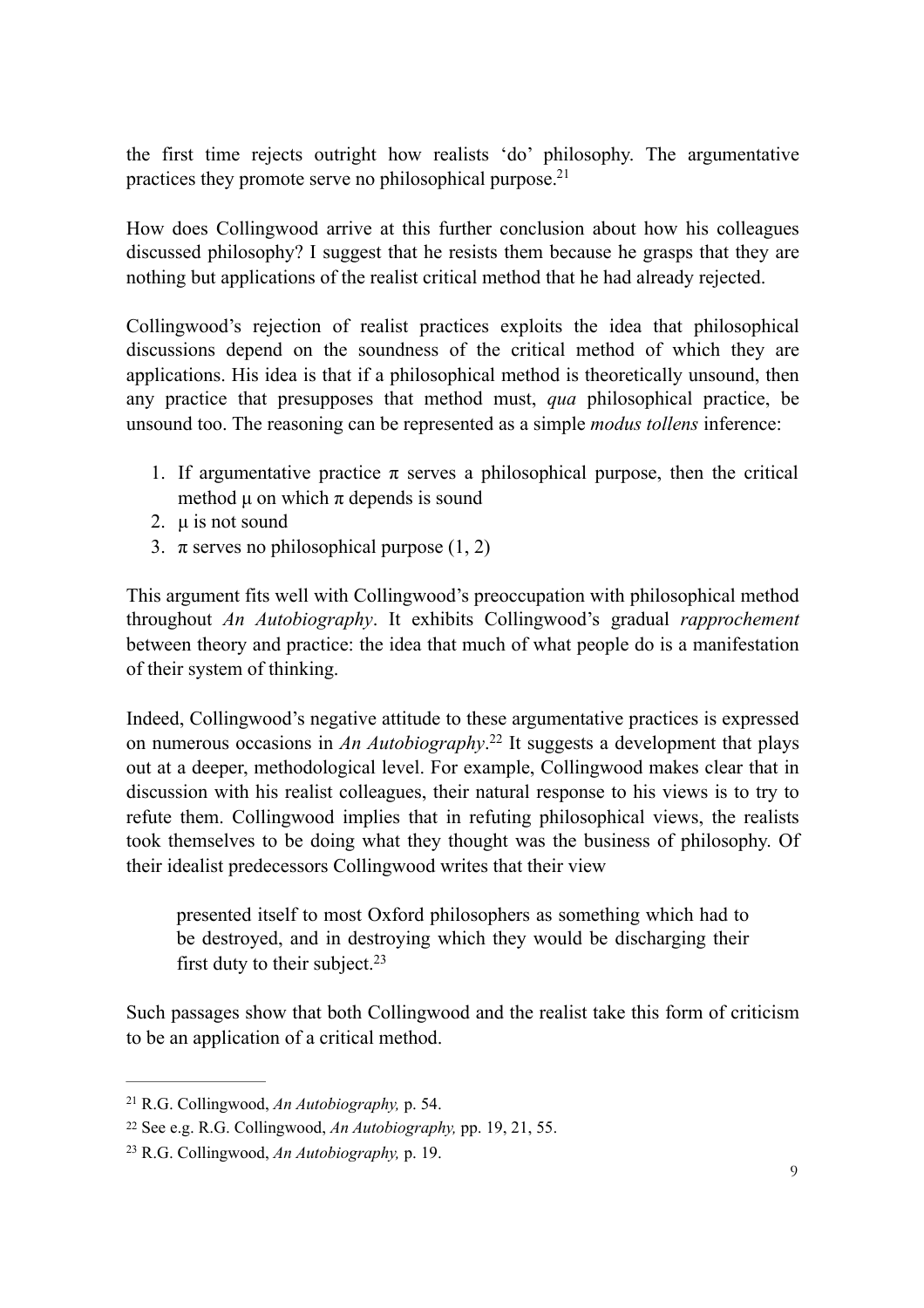Collingwood captures the realist methods in various ways, but does so most explicitly in terms of their exclusive focus on analysis. As he writes,

the 'realists'' chief, and in the last resort, it seemed to me, only method was to analyse the position criticized into various propositions, and detect contradictions between these.<sup>24</sup>

According to the realist, Collingwood thinks, only analysing and assessing views in light of potential contradiction is genuine philosophy. He connects the realist's destructive, argumentative style with this specific understanding of the critical methods of philosophy. Collingwood's criticism in the key passage cited above is the culmination of his growing dissatisfaction with a destructive, adversarial style of reasoning. It is not some isolated, off-hand observation about a popular type of philosophical practice. Instead, Collingwood's rejection rests on systematic grounds.25

I have already said that Collingwood thinks that the critical method of the realists is unsound. Collingwood establishes this twice: once on his own historicist conception of knowledge and logic, and once on the realist's own terms. In its first instalment the argument takes the form of a straightforward *modus tollens* inference. A philosophical method is only sound if all the principles it presupposes are sound. But, Collingwood thinks, the realist's principle that 'knowing makes no difference to what is known' is unsound, as anyone who learns to think historically will be able to attest.<sup>26</sup> Hence any method relying on this principle, as the realist's critical method does, will not be acceptable. Formally:

- 1. If critical method  $\mu$  is sound, then doctrine  $\delta$  on which  $\mu$  depends is sound
- 2.  $\delta$  is not sound
- 3.  $\mu$  is not sound (1, 2)

<sup>&</sup>lt;sup>24</sup> R.G. Collingwood, *An Autobiography*, p. 42.

<sup>&</sup>lt;sup>25</sup> A further point that supports this is that, if what is explicit in the core passage captured the full story of Collingwood's rejection of *viva voce* discussion, his argument would not be a very good one. As an objection merely focused on the consequences of argumentative practice, it would be an exaggeration. As long as refutation and conviction could be successful in principle, there may still be at least some purpose to the practice. Moreover, conviction and refutation could be an *ideal* to the argumentative practice of the realists. As with other practices that take place in light of an ideal, arguing with the aim to refute or convince does not make striving for that ideal philosophically purposeless.

<sup>&</sup>lt;sup>26</sup> R.G. Collingwood, *An Autobiography*, p. 42.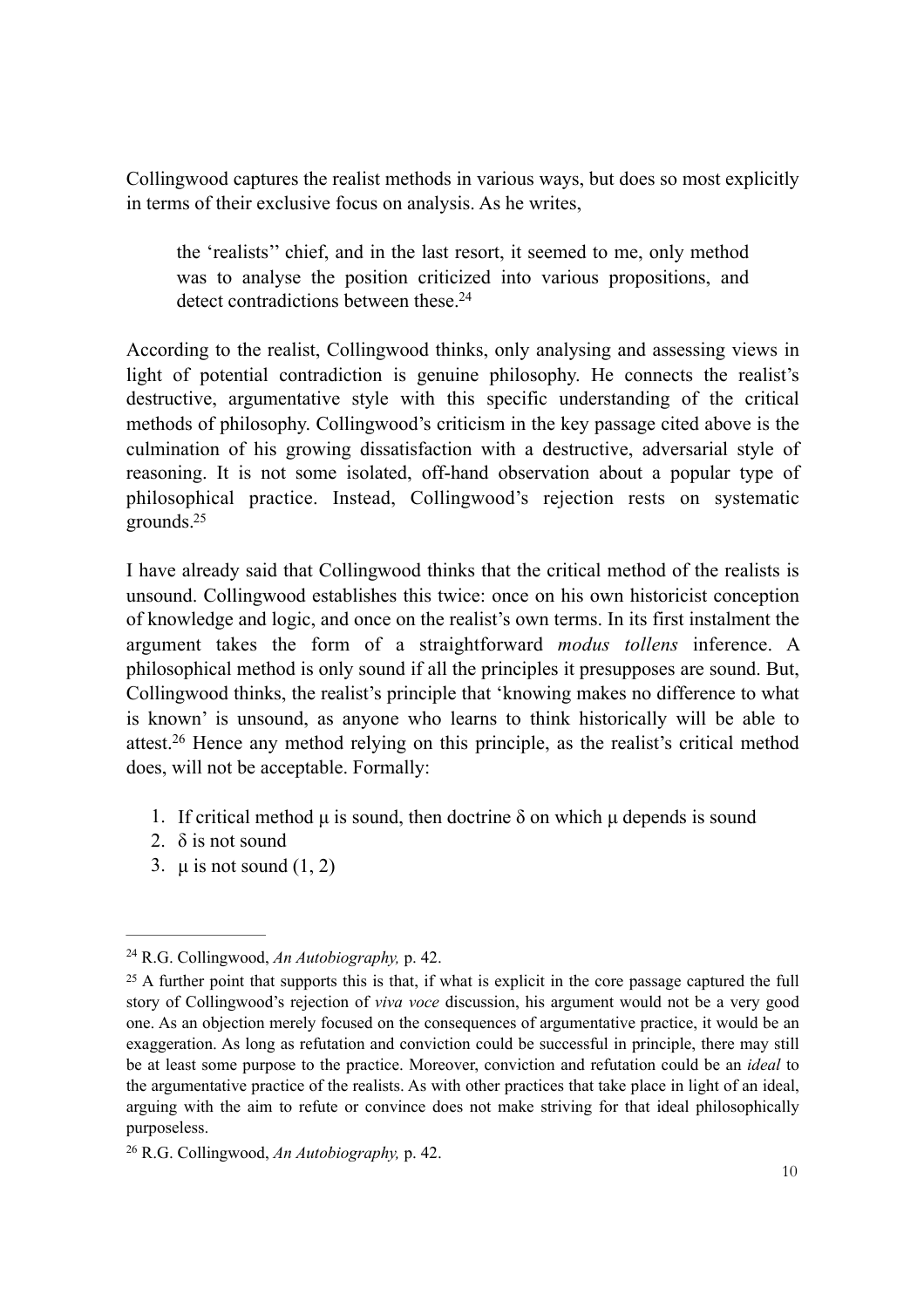In its second instalment, working on the realist's own terms, Collingwood's argument can be reconstructed as a *reductio*. If the realist method were sound, then given that this method presupposes the realist doctrine, it would follow that the realist doctrine is sound. However, Collingwood maintains that the realist method can equally be used to prove that the realist doctrine is meaningless and therefore not sound.<sup>27</sup> This means that if the realist method were sound, we would be able to prove both that the realist doctrine is sound and that it is not sound. Hence assuming the soundness of the realist method results in a contradiction. Formally:

- 1.  $\mu$  is sound (assumption, for reductio)
- 2. If method  $\mu$  is sound, doctrine  $\delta$  is sound
- 3. If  $\mu$  is sound,  $\delta$  is unsound
- 4.  $\delta$  is sound  $(1, 3)$
- 5. δ is unsound (2, 3)
- $6. \perp (4, 5)$
- 7. µ is unsound

This establishes once more that the realist method is not sound, this time on terms the realist should be able to accept. That Collingwood has both these arguments available to him means that for his rejection to go through, he need neither affirm nor deny the realists' 'sole positive doctrine' that knowing makes no difference to what is known.

In *An Autobiography* Collingwood's two arguments against the realist method precede his rejection of realist argumentative practices. In other words, even before Collingwood condemned philosophical discussion as useless, he already took himself to have proven the critical method of the realist unsound. What further insight allowed him to see that the argumentative practices of his colleagues were bound up with their method? The answer is at best hinted at in *An Autobiography*; it does not receive the systematic treatment desirable for the methodological objection that Collingwood seems to have in mind. However, when in a later work Collingwood revisits the issue of philosophical discussion, he does explicate the connection in systematic terms. This later, systematic presentation confirms the picture I have sketched of Collingwood's criticism of philosophical discussion in *An Autobiography*.

IV. Academic discussions, academic problems

 $^{27}$  He explicates this on p. 23, and recounts the actual proof, as he read it out to his colleagues in one of their seminars, on p. 44.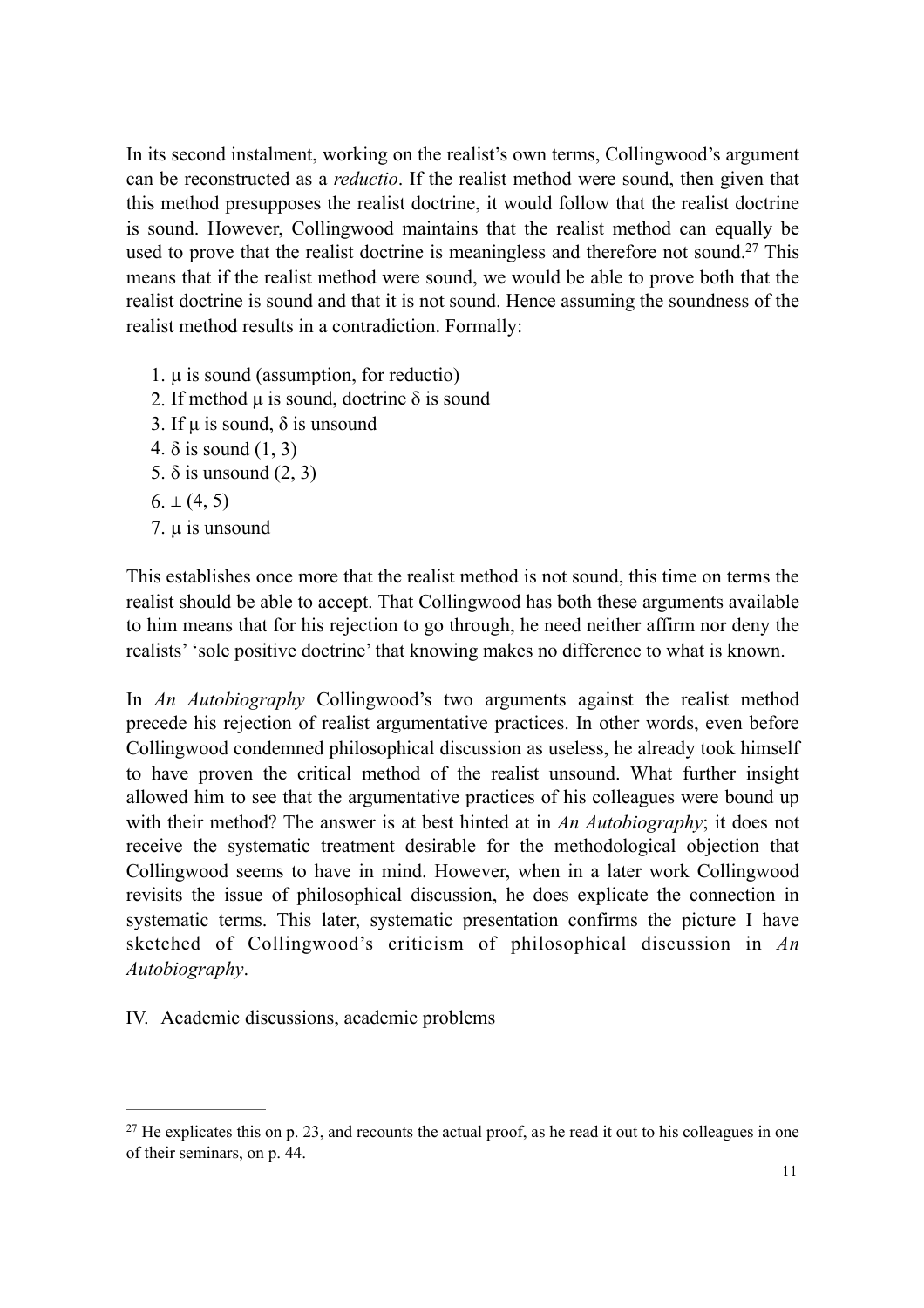In *The New Leviathan* Collingwood catalogues different types of practical reason, to understand better the history and present state of European politics.<sup>28</sup> Central to Collingwood's diagnosis of the 'barbarisms' affecting European civilisation— Collingwood is writing during the Blitz—is a distinction between *eristical* and *dialectical* political processes. The distinction manifests itself historically as a distinction between the ways in which people engage in politics, and has an academic counterpart in forms of intellectual discussion. Early on in the book Collingwood refers back to Plato (*Meno*, 75c–d) to distinguish two forms of philosophical argument, *eristic* and *dialectic.* 

**24.58.** What Plato calls an eristic discussion is one in which each party tries to prove that he was right and the other wrong.

**24.59.** In a dialectical discussion you aim at showing that your own view is one with which your opponent really agrees, even if at one time he denied it; or conversely that it was yourself and not your opponent who began by denying a view with which you really agree.

All eristical discussion is adversarial. Any intellectual exchange 'that aims at the victory of one disputant and the defeat of the other is an eristical discussion', Collingwood notes.<sup>29</sup> When done for pedagogic purpose, they may be useful, he writes:

men teach their offspring to use their tongues in a kind of puppy-play where all speech has to be as insignificant as a doll's teacup is empty or a boy's sword harmless; where the talk is only pretence talk or what is called *academic discussions* and the problems talked about are only pretence problems or what are called *academic problems*; where the supervisors of these childish sports set for discussion 'academic' questions such as: 'Compare the merits of Psycho-physical Parallelism and Psycho-physical Interactionism', not because they fancy them significant but because they know them for nonsense.<sup>30</sup>

However, for considering actual phenomena, Collingwood maintains, eristic argument is a misguided path. Why is that? The core mistake is that, when used for serious philosophical discussion, eristic argument distorts the object under scrutiny whether it be the state, democracy, or the relation between mind and body. When we think philosophically about an actual phenomenon, we gain clarity the more precisely

<sup>&</sup>lt;sup>28</sup> R.G. Collingwood, *The New Leviathan: Or Man, Society, Civilization, and Barbarism, reprinted* with corrections (Oxford, Oxford University Press, 1947), 14.64.

R.G. Collingwood, *The New Leviathan*, 43.15. <sup>29</sup>

<sup>&</sup>lt;sup>30</sup> R.G. Collingwood, *The New Leviathan*, 2.55.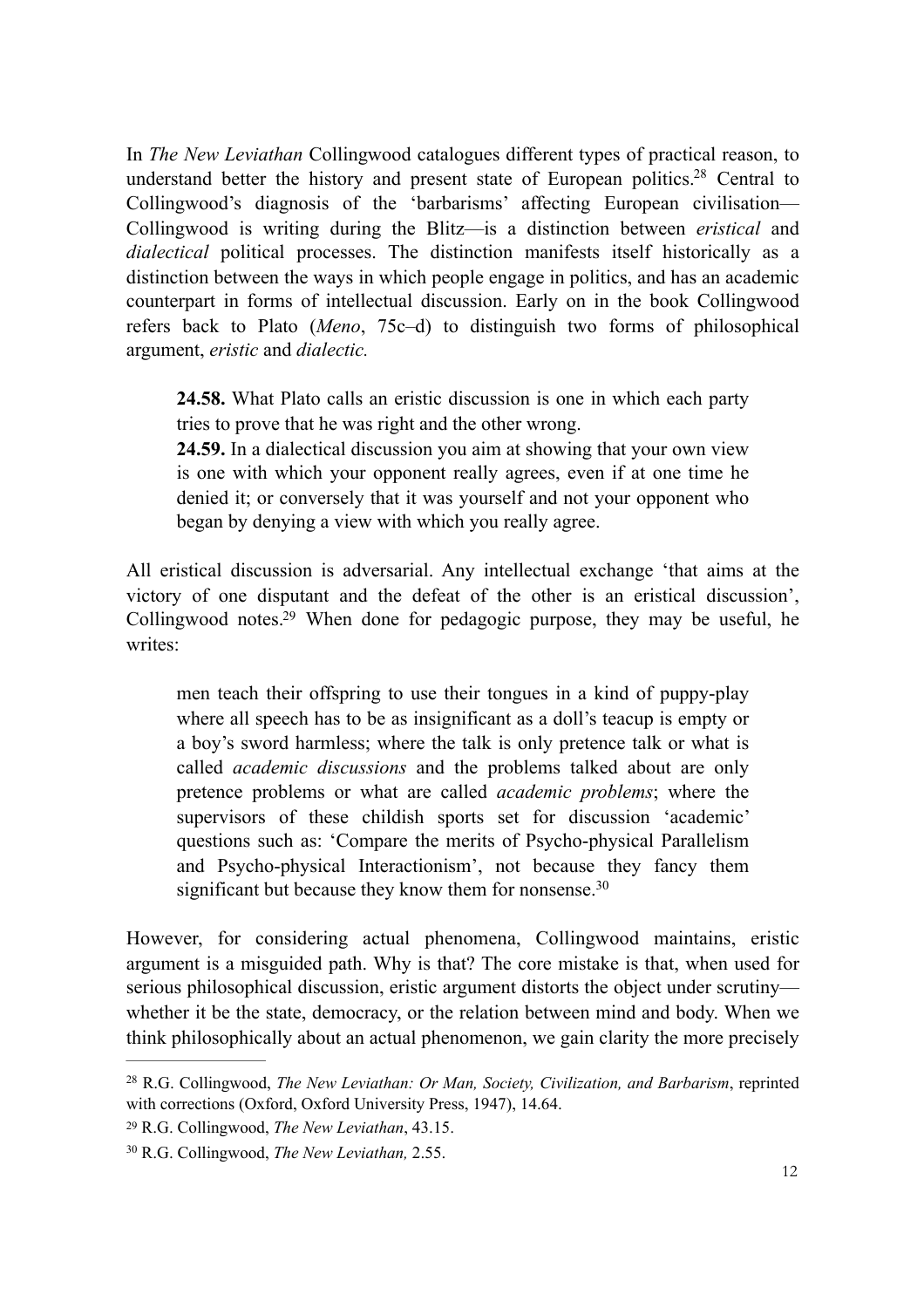we can say what is at issue, and identify the available opposing views. In *The New Leviathan*, Collingwood calls this process 'abstraction', though he may as well have called it 'analysis'. Abstraction is necessary for thought about reality, Collingwood thinks. 'In thinking of a process of change you must think of its positive and negative elements in abstraction from the process'.<sup>31</sup> However, in making one of the views a target of criticism, setting out to refute it, we presuppose that each of the opposing theses is independent; we cross a line. We now treat each view as a collection of simple propositions that are in themselves simply either true or false. This, according to Collingwood, is a false abstraction: 'the falsehood, namely, that these two opposite elements are mutually independent and hostile entities'.32

When discussion is founded on such falsehood. Collingwood suggests, it will inevitably collapse into an eristic dispute. The question suddenly becomes which of the opposing views is the right one. Each of the views must be conceived as an independent target of criticism, given that the envisaged outcome of discussion is to dismiss one of the positions and accept the other. This presupposes that philosophical views can be targeted and scrutinised independently. This is the critical method advocated by the realists.<sup>33</sup> Eristical discussions, as Collingwood describes in *The New Leviathan*, are straightforward applications of the critical method that his colleagues applied throughout their philosophical careers. They imagine opposing views as independent entities 'for the sake of argument'.<sup>34</sup> Collingwood writes:

It is between fictitious entities like this that "eristic" discussion most loves to get up a dog-fight. The best kind of dog-fight; one in which the

R.G. Collingwood, *The New Leviathan,* 26.19. <sup>31</sup>

 $32$  Ibid.

<sup>&</sup>lt;sup>33</sup> Compare here with R.G. Collingwood, *An Essay on Philosophical Method*, p. 52, where Collingwood writes that 'no object of philosophical thought can be rightly conceived as a mere aggregate, whether of logically distinguished elements or of spatial or temporal parts; the parts or elements, however proper it may be to distinguish them, cannot be conceived as separable; and therefore it is impossible that such an object should be either put together out of parts or elements separately preexisting, or divided into parts or elements which can survive the division; for either of these would imply that the connexions between the parts are accidental, whereas they must in reality be essential'.

<sup>&</sup>lt;sup>34</sup> Note, J. Moulton, 'A Paradigm of Philosophy: The Adversary Method', p. 153 focuses on imagination too when she writes that the adversarial paradigm requires philosophers to conjure up 'an imagined opponent' and do the best they can to support their theses in light of this imagined opposition. The fiction comes in at a different point than in Collingwood's presentation of eristical discussion. Collingwood's problem is not with constructing an imaginary *opponent* in assessing a view. His problem is with the fact that the *views* eristical discussions gets to assess are mere fictions.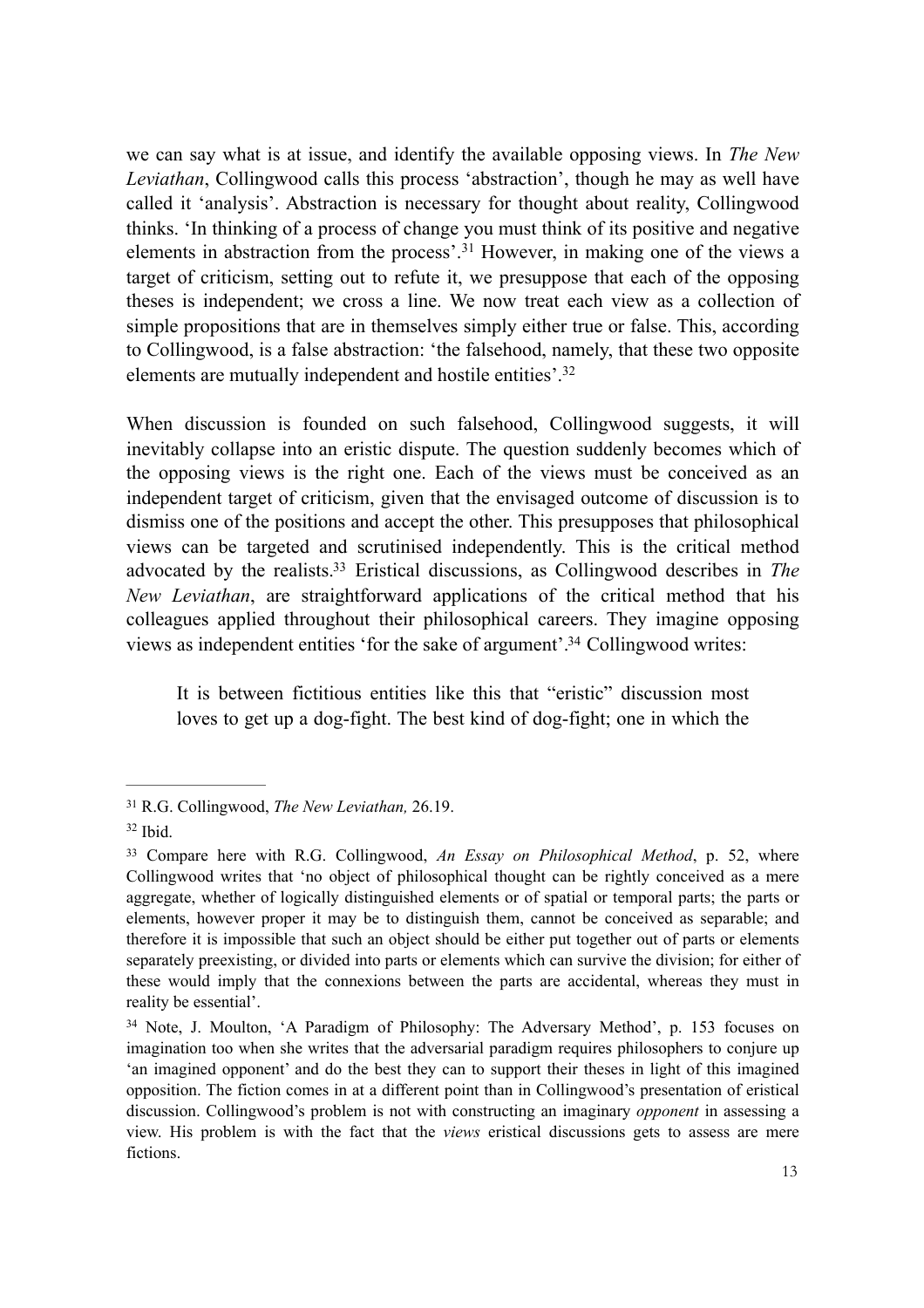combatants, being fictitious, can never be killed and, being tied together by a dialectical bond, can never run away.35

Collingwood illustrates this mistake with a discussion of the nature of a body politic. 'Is it,' he asks, 'as the Greeks believed, a society of citizens corporately ruling themselves …? Or is it, as the Middle Ages thought, a non-social community, a human herd which strong men rule and good men would wish to rule well?'36 Collingwood claims, with Hobbes, that a body politic, as an historical entity, is *both*. Yet he immediately envisages an objection: 'A body politic, he may say, must be either a society or a non-social community; it cannot be both at once'.<sup>37</sup> This objection seems motivated by a simple appeal to the principle of non-contradiction. The objector accordingly construes the debate as between two opposing views on whether the body politic is social or not. The one (the Greek) affirms that it is, the other (the Medieval) denies this. Only one of these positions can be correct. Which one? Collingwood suggests that this is a false dilemma. The objection misapplies a formal rule to a discussion about what is in part a historical phenomenon. The theoretical situation could eristically be construed as an opposition between two reasonable ways of characterising the body politic, an opposition that forces the political philosopher to make up her mind and take a stance. However, it just crystallises how two insights about the nature of a phenomenon belong together.

In philosophical discussion, each party must keep in mind that their opponent's view is just as much part of the process of coming to understand the phenomenon at issue better. Likely both views have reasons in their favour, so neither can be wholly discounted. Parties that fail to understand this are likely to be deceived about their own view too.38

## **V. The unity of Collingwood's argument**

I have shown that Collingwood has a systematic methodological argument against philosophical practices, insofar as these depend on unsound methodological

R.G. Collingwood, *The New Leviathan*, 26.21. <sup>35</sup>

<sup>&</sup>lt;sup>36</sup> R.G. Collingwood, *The New Leviathan*, 24.5.

R.G. Collingwood, *The New Leviathan*, 24.54. <sup>37</sup>

Compare this with *NL*, 27.92. A version of this idea can be found already in *An Essay on* <sup>38</sup> *Philosophical Method*, though Collingwood does not there identify a distinctively eristical mode of discussion. He writes that 'the rejected view must seem plausible to the person who rejects it; so that, if its rejection implies controversy, it is a controversy not so much between two philosophers as within the mind of a single one: a dialogue, as Plato called it, of the soul with itself'. See R.G. Collingwood, *An Essay on Philosophical Method,* p. 110.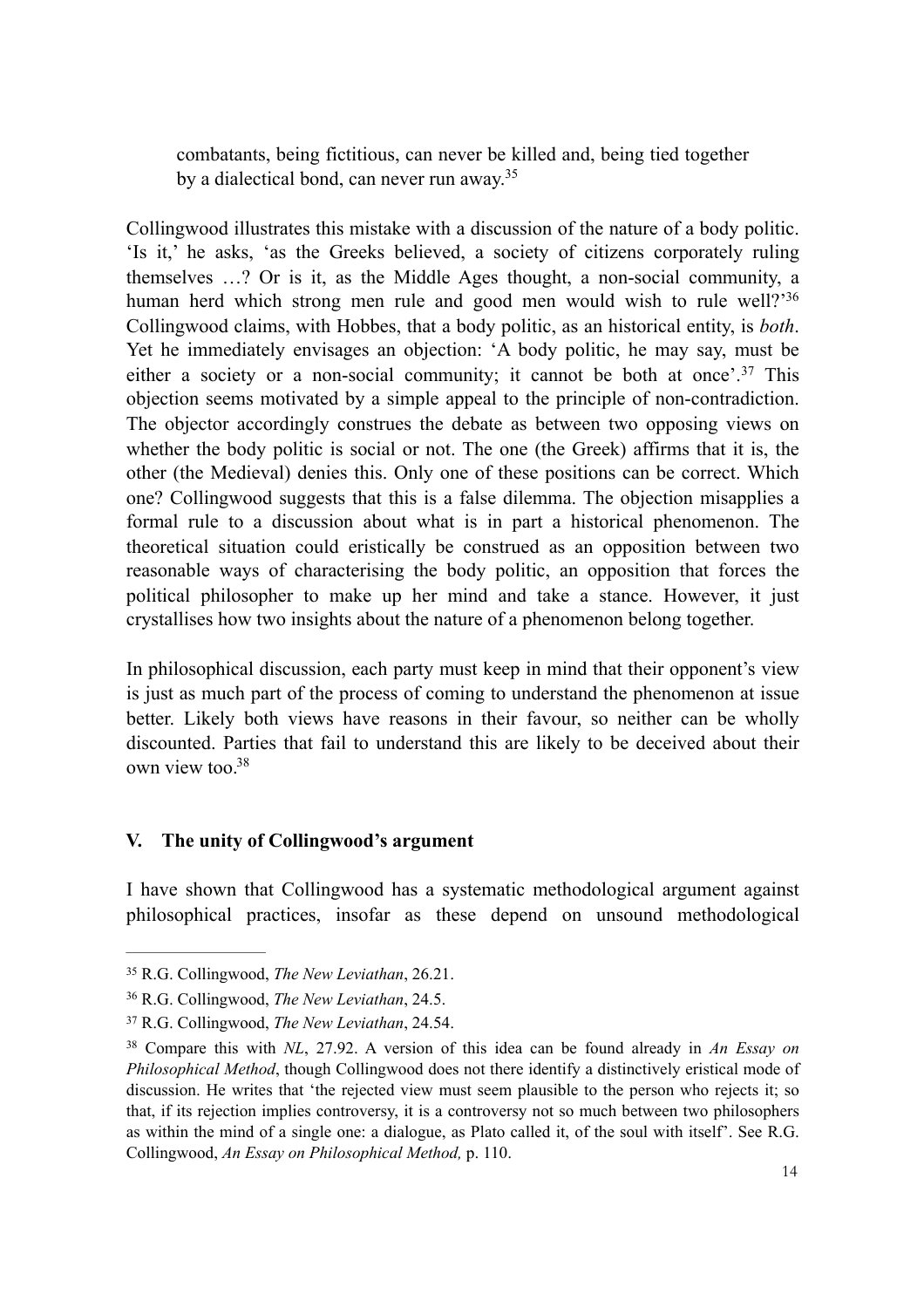principles. I have also explained why Collingwood thinks that this argument applies to the argumentative practices of his realist colleagues. Several passages in *An Autobiography* in fact already contain in nascent form the point made explicitly in *The New Leviathan*.

A clear example is when Collingwood brings out how the analytical skills of his colleagues, though well developed and excellent by their own standards, were nonetheless inefficacious against Collingwood's own positive philosophical claims. He writes that

The "realists", whose critical technique was flawless and whose mastery of it was perfect, would have demolished [my views] in no time. That would not have made me give them up; for I had already analysed the principles of "realist" criticism and knew that what it so admirably demolished was not (or not necessarily) the views it ostensibly attacked, but the critic's own perversion of these views; although the "realist" could never distinguish between the perversion and the reality, because the perversion was simply the reality as seen through his distorting spectacles.39

Collingwood uses 'perversion' and 'distortion', but he might have made the point just as well in terms of the 'false abstractions' elaborated in *The New Leviathan*. He continues:

If I had stated these ideas to the leaders of the "realist" school, they would have said, as I have heard them say a hundred times, "you don't mean that; what you mean is…" and then would have followed a caricature of my ideas in terms of "realist" principles, with sandbags for arms and legs; all so beautifully done that I could hardly have restrained my impulse to cheer.40

At the time of *An Autobiography* Collingwood already conceives the discussion of his colleagues as eristical modes of engagement, which ultimately do no more than construe and attack fictional positions. Moreover, the scoffing tone of Collingwood's remarks here conveys his conviction that the realists, when sticking to their own doctrines and methods, simply can do nothing other than fight the fight in this way. It is not just that they happen to conduct their discussions in this manner. Rather, it is inevitable for them to do so, given their assumed principles.

<sup>&</sup>lt;sup>39</sup> R.G. Collingwood, *An Autobiography*, pp. 72–73.

<sup>&</sup>lt;sup>40</sup> R.G. Collingwood, *An Autobiography*, p. 73.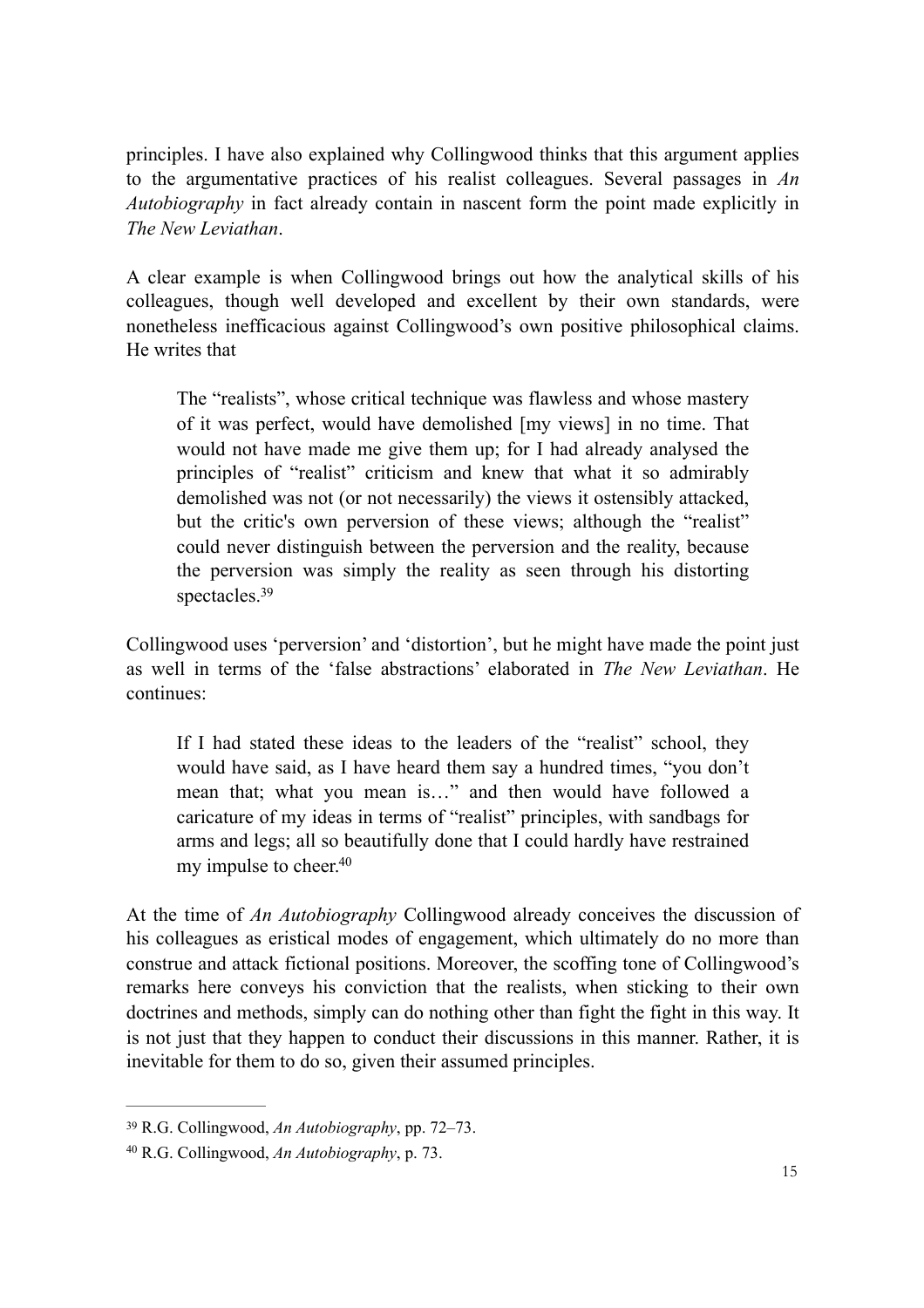Seeing how Collingwood's critical observations about adversarial discussion are integrated with his overall methodological argument against the realist helps us to better appreciate the unity of argument in *An Autobiography*. Collingwood is able to reconstruct his own move away from realism as a rational development, as intellectual progress, and show a growing understanding of the methodological and doctrinal flaws of the system. His realisation that the *viva voce* philosophy promoted by his colleagues has no philosophical purpose amounts to a further step in that direction. After realizing that the realist's critical method was unsound, Collingwood came to see that their oral disputes were straightforward applications of that method and that, as such, they were not justifiable on philosophical grounds.

Is this the correct way to read Collingwood's argument? Here are two objections. I have mainly emphasised Collingwood's resistance to adversarial modes of discussion. Over and over again Collingwood in *An Autobiography* identifies these modes of discussion as endemic to how his colleagues practice philosophy. Yet in the core passage I quoted early on, Collingwood equally rejects 'general discussion'. Someone might object that the reason I have attributed to Collingwood cannot capture all there is to his criticism of philosophical discussion, for it is not obvious that general discussions, as Collingwood conceives of them in his autobiography, are *eristical*.

While I admit that what Collingwood has in mind when he briefly mentions general discussion is less clear, I maintain that it is not unreasonable to also construe general discussion as potentially eristical. Collingwood's own focus on ignorance gives a clue: it is a kind of discussion that does not require any knowledge over and above simple apprehension of the view discussed, an assumption that the import of that view is entirely plain, and that the aim of the discussion is to draw out implications and comparisons with views in the vicinity. So understood, the starting point of such discussions may very well be eristical. That said, I do not suggest that my presentation has covered Collingwood's motivations exhaustively. Just as I agree that Collingwood does have another line of criticism that focuses on outcomes, I leave open whether he might have a specific reason to resist what he calls general discussion.

Another objection to what I have argued so far is that it implies that Collingwood's systematic criticism is question begging, for it relies on a rejection of the critical method that the realist surely embraces. The realist, in other words, need not be moved at all by the methodological argument I have attributed to Collingwood. In response to this, let me stress that this line of criticism is indeed only valid outside a realist framework. Seen from within the realist bubble, eristical discussions are the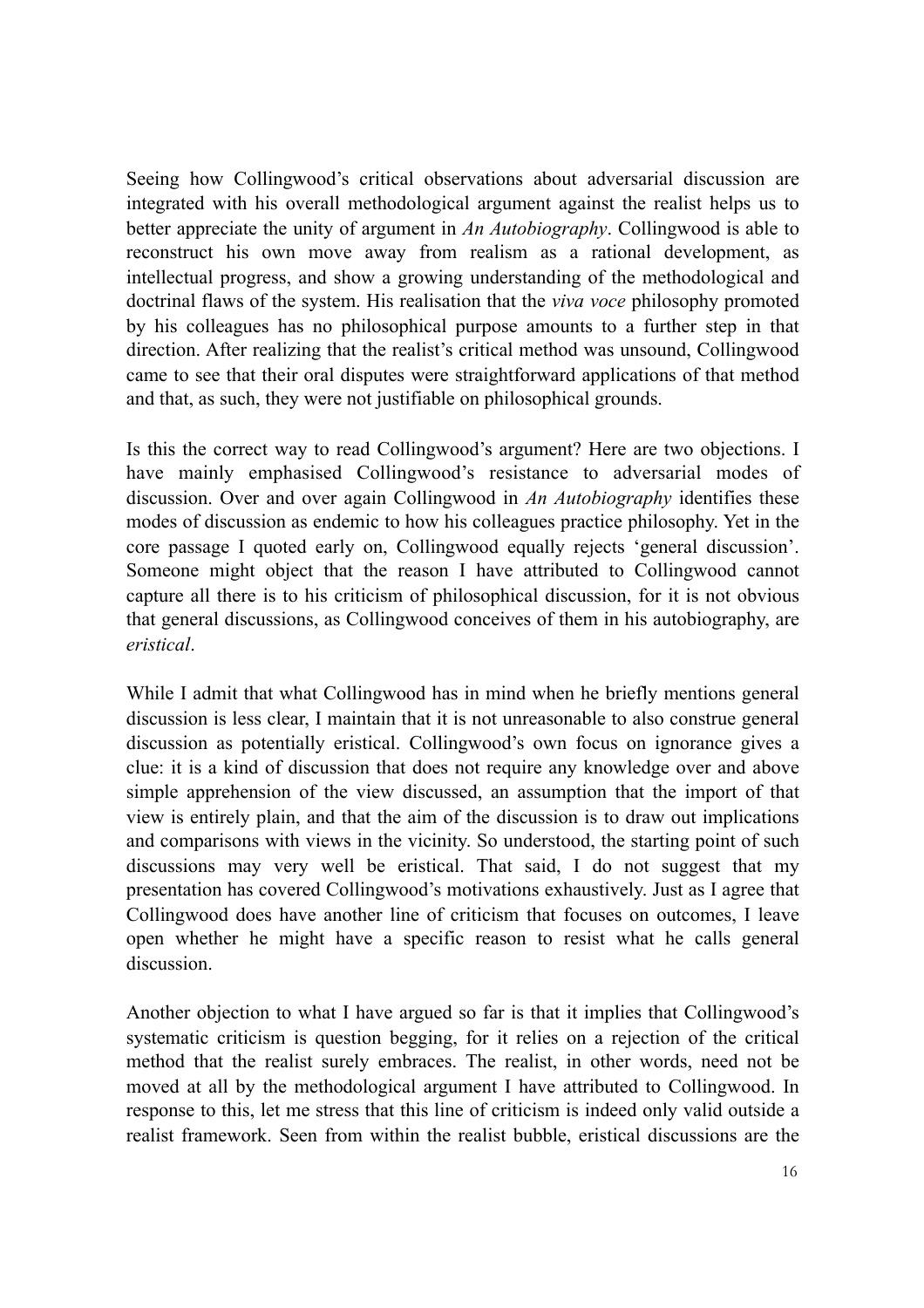heart of philosophical progress. Collingwood does however have something to say even on these terms. His snide remark that, at least in his experience, no one has ever been convinced by them, is an internal way of bringing out the self-deception of the realist system. This specific remark should be read as a criticism couched in the realist's own terms: even the realist must admit that what they promote as a philosophically useful practice is in fact largely ineffective.<sup>41</sup> The additional methodological argument I have identified here indeed makes the reasoning dialectically dependent on Collingwood's prior twofold criticism of the method. However, given that Collingwood had already satisfied himself of the adequacy of that criticism, there is no problem.

Michael Beaney has suggested that in *An Autobiography* Collingwood was primarily concerned to criticise the moral implications of realist philosophy, while in his earlier *Essay on Philosophical Method* he sought to expose its methodological contradictions.<sup>42</sup> The much bigger and more ambitious *Essay on Philosophical Method* was published five years before writing *An Autobiography*, in October  $1933<sup>43</sup>$  It is beyond question that the former contains a sustained treatment of philosophical methodology. However, I have brought out that these concerns resonate in the later autobiographical account too. In the *Autobiography* Collingwood is able to criticise the practices of his colleagues on the basis of their unsound methods. He demonstrates how actual conduct can be criticised not just for its consequences, but also, more systematically and successfully, for the method it applies.

## VI. Method and practice

Collingwood's criticism has a relevance for current discussions of adversarial argumentation that does not depend on the acceptance of his historicism about knowledge and logic. This is because Collingwood's criticism is, in its very approach, different from most of the recent objections to adversarial argument.

A clear point of contrast is that recent philosophers are still willing to admit, as Helen Beebee puts it, that 'philosophy is, to some extent, adversarial in nature'.<sup>44</sup> Even philosophers who criticise the unwelcomingly strong adversarial character of

<sup>&</sup>lt;sup>41</sup> Admittedly, the 'internal' criticism of the method in terms of a reductio is much more powerful, as it is a deductively valid argument.

<sup>&</sup>lt;sup>42</sup> M. Beaney, 'Collingwood's Critique of Analytic Philosophy', p. 100.

R.G. Collingwood, *An Essay on Philosophical Method*, p. xv. <sup>43</sup>

<sup>&</sup>lt;sup>44</sup> H. Beebee, 'Women and Deviance in Philosophy', p. 65. Neither does Phyllis Rooney question that argumentation is "an important *epistemic* practice, necessary to the pursuit of truth and understanding", P. Rooney, 'When Philosophical Argumentation Impedes Social and Political Progress', p. 319.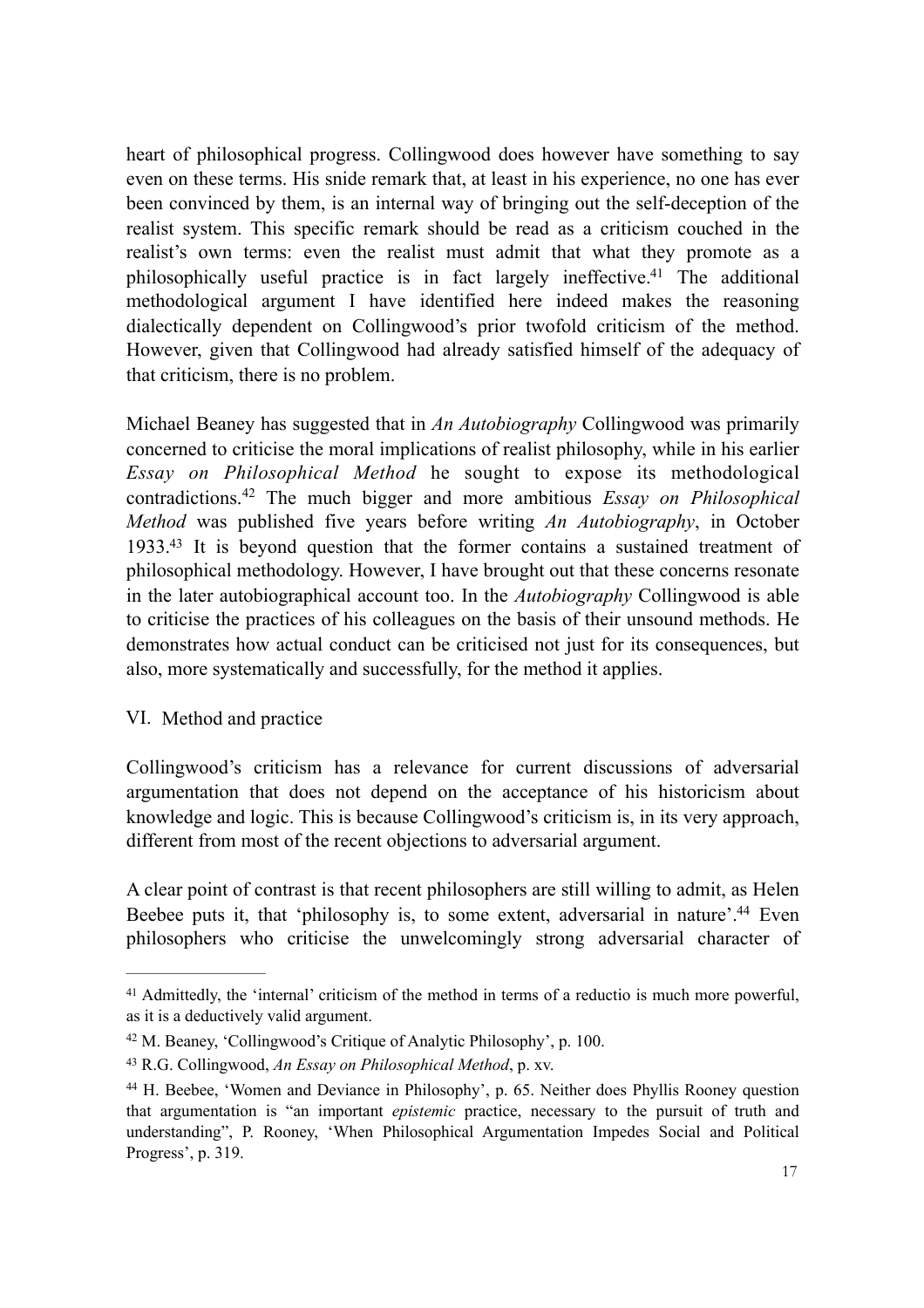philosophy typically stick to the assumption that philosophy is ultimately the activity of determining, through critical analysis, which of a set of opposing claims should be rejected. Should we believe P or  $\sim$ P? 'By and large', Beebee brings out, 'philosophers' cannot prove any theorems; nor can we appeal to empirical data to justify our claim.<sup> $45$ </sup> For this reason, she thinks, the only progress to be made is by subjecting a claim to logical scrutiny and disproof by counterexample. She takes such an adversarial approach to be 'a large, and entirely proper, part of the philosophical enterprise'.46

Collingwood's criticism runs deeper. And it runs deeper precisely because it is not solely motivated by the poor consequences of adversarial discussion, but by the fact that it presupposes a philosophical methodology he refuses to accept. Of course, Collingwood's assumption here—that the method of critical analysis is unsound—is perhaps today as controversial as it was in his time. And so it may seem that current philosophers who oppose the strongly adversarial character of discussion, yet are unwilling to follow Collingwood in his critique of the realist method, can set aside his strong rejection of philosophical adversarialism. This would be too quick. The sting of Collingwood's reasoning is that it brings out that academic practices and philosophical method are not independent. His argument implies that accepting the realist method of critical analysis more or less forces one to take an adversarial approach to philosophical discussion. If Collingwood is right, then it is much more problematic to criticise eristic argument on the one hand, while retaining the method it presupposes. The more general methodological lesson is that it would be a mistake to think that one can criticise the practices of philosophy without re-evaluating its underlying method.

To be sure, Collingwood nowhere suggests that we altogether abandon critical engagements in philosophy. He is clear that philosophical discussion may serve some purpose. What differentiates philosophically acceptable and philosophically unacceptable discussions or arguments? At least part of the answer is that exchanges of ideas that avoid eristical discussion may very well be acceptable, as they are likely to contribute to genuine understanding of the views that comprise a philosophical debate. Further, Collingwood thinks that even eristical discussion can be useful pedagogically, perhaps by training students to find the strongest reasons to support a view and to see distinctions between concepts. Of the realist legacy—which

<sup>&</sup>lt;sup>45</sup> H. Beebee, 'Women and Deviance in Philosophy', p. 65.

<sup>&</sup>lt;sup>46</sup> H. Beebee, 'Women and Deviance in Philosophy', p. 65. It is likely that Collingwood's use of 'refutation', 'conviction', or 'general discussion' is intended to contrast dialectically with 'making one party acquainted with the views of the other'. In that case, Collingwood would also agree that philosophical discussion is essentially adversarial. But from this it would still not follow, as Beebee and others assume, that it is an acceptable stance, 'entirely proper' to philosophy.